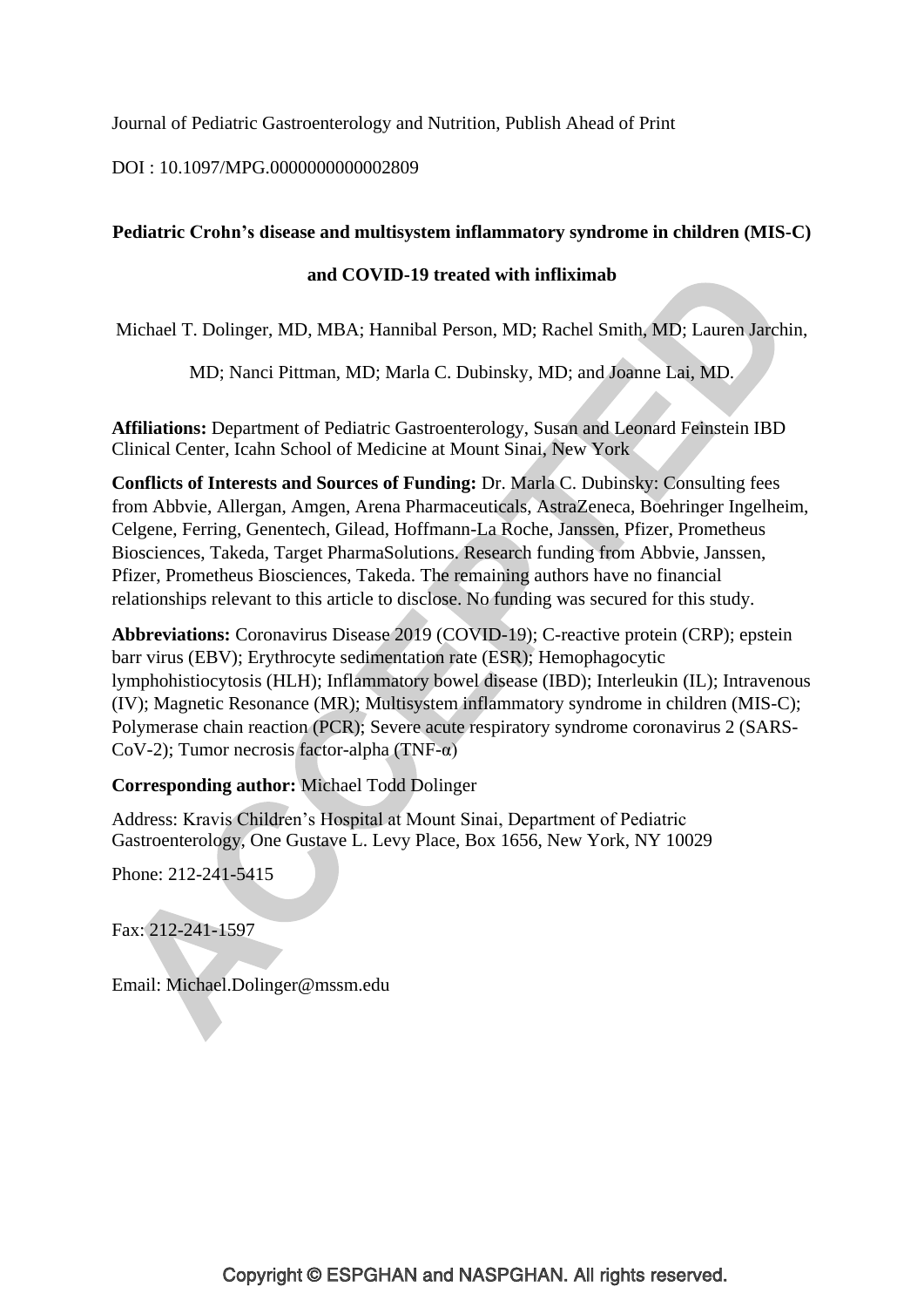# **Contributors Statement Page**

Dr. Michael T. Dolinger, Dr. Hannibal Person, Dr. Lauren Jarchin, Dr. Marla C. Dubinsky, and Dr. Joanne Lai conceptualized and designed this case report, drafted the initial manuscript, reviewed and revised the manuscript.

Dr. Rachel Smith and Dr. Nanci Pittman contributed to the care of the patient, critically reviewed the manuscript for important intellectual content and revised the manuscript.

# **Patient anonymity and informed consent**

The patient and parents of the patient are aware of the intent to publish this case report and agree to it.

# **What is known?**

- Coronavirus disease 2019 (COVID-19) may lead to severe inflammatory response and cytokine storm.
- More than 200 patients with multisystem inflammatory syndrome in children and adolescents (MIS-C) temporally related to COVID-19 infection have been reported.
- Anti-Tumor necrosis factor- $\alpha$  therapy with infliximab is effective for the induction and maintenance of remission in pediatric Crohn's disease patients.

# **What is new?**

- Higher levels of pro-inflammatory cytokines can be seen in patients with inflammatory bowel disease and cytokine storm associated with COVID-19 infection than are reported in either inflammatory bowel disease or with COVID-19 alone.
- Infliximab therapy can effectively treat both pediatric Crohn's disease and MIS-C temporally associated with COVID-19 infection.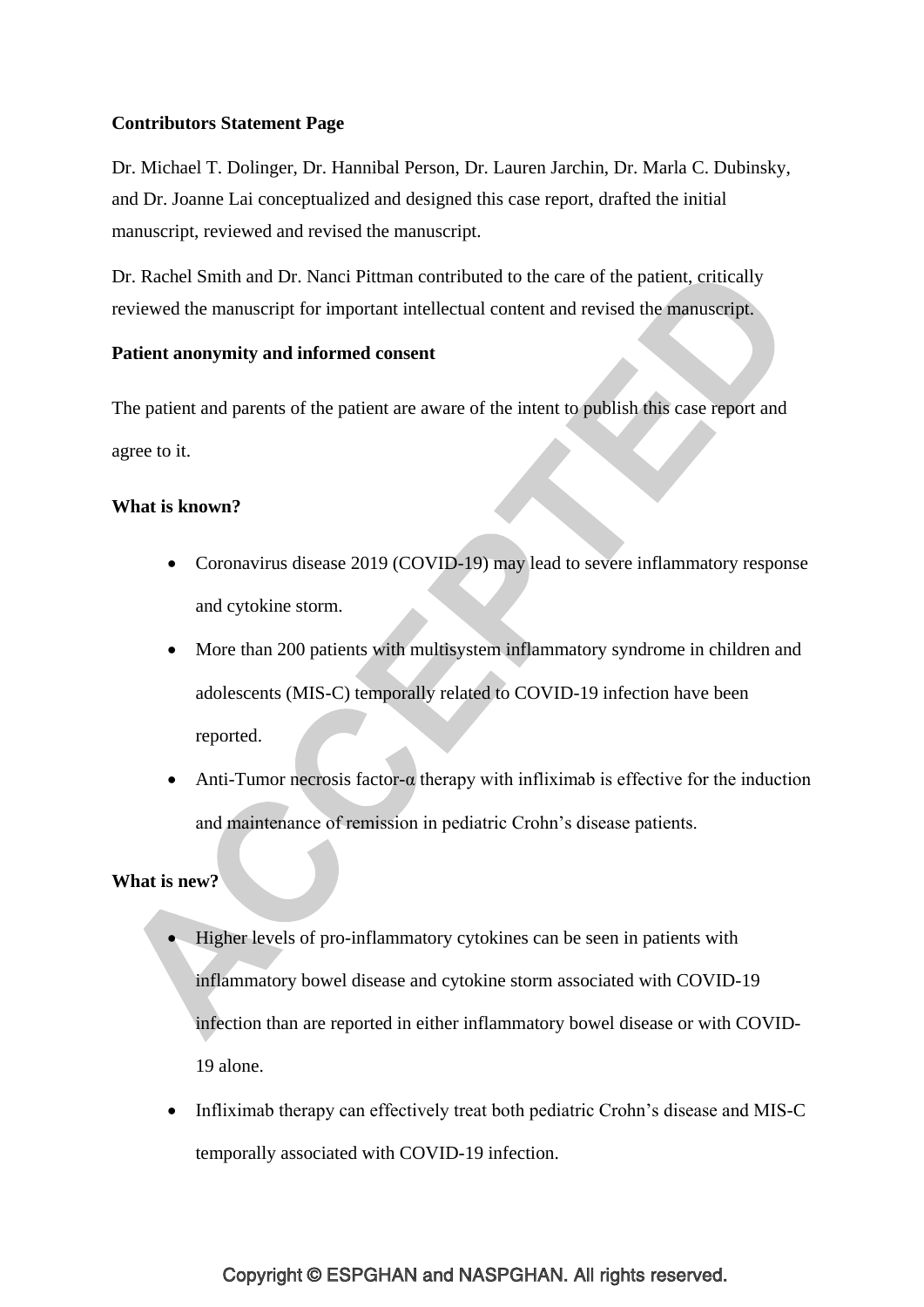### **Abstract**

Coronavirus disease 2019 (COVID-19) may lead to a severe inflammatory response referred to as a cytokine storm. We describe a case of severe COVID-19 infection in a recently diagnosed pediatric Crohn's disease patient successfully treated with Tumor Necrosis Factor-alpha (TNF- $\alpha$ ) blockade. The patient presented with five days of fever, an erythematous maculopapular facial rash, and abdominal pain without respiratory symptoms. SARS-CoV-2 PCR was positive. Despite inpatient treatment for COVID-19 and a perianal abscess, the patient acutely decompensated, with worsening fever, tachycardia, fluidrefractory hypotension, elevation of liver enzymes, and transformation of the rash into purpura extending from the face to the trunk, upper and lower extremities, including the palmar and plantar surfaces of the hands and feet. Cytokine profile revealed rising levels of interleukin (IL)-6, IL-8, and TNF- $\alpha$ , higher than those described in either inflammatory bowel disease (IBD) or severe COVID-19 alone. The patient was treated with infliximab for TNF-α blockade to address both moderately to severely active Crohn's disease and multisystem inflammatory syndrome in children (MIS-C) temporally related to COVID-19. Within hours of infliximab treatment, fever, tachycardia and hypotension resolved. Cytokine profile improved with normalization of TNF-α, a decrease in IL-6, and IL-8 concentrations. This case supports a role for blockade of TNF- $\alpha$  in the treatment of COVID-19 inflammatory cascade. The role of anti-TNF agents in patients with MIS-C temporally related to COVID-19 requires further investigation.

Keywords: Crohn's disease; biologics; infliximab; COVID-19; MIS-C; Inflammatory Bowel Disease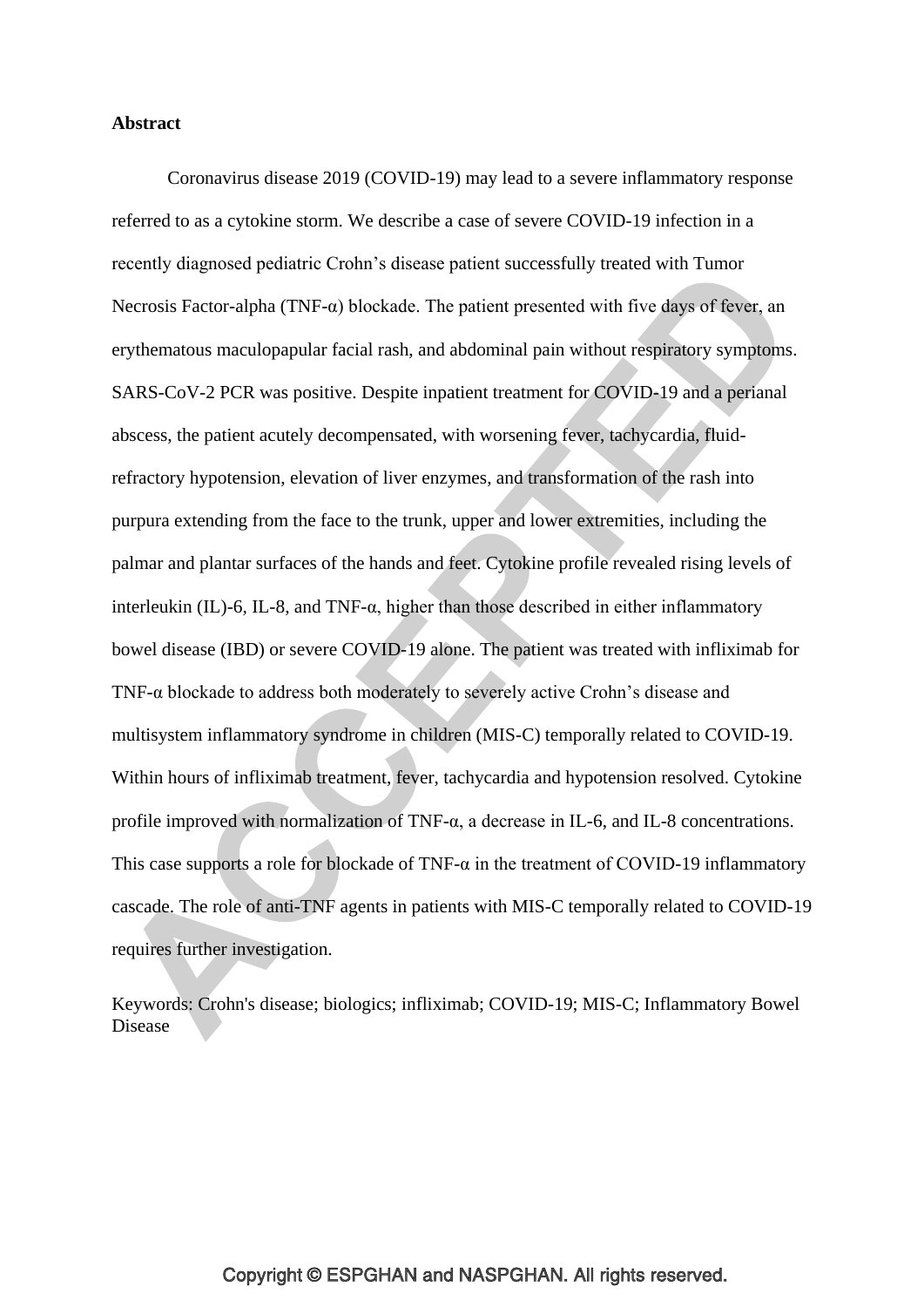### **Introduction**

Coronavirus disease 2019 (COVID-19), caused by the severe acute respiratory syndrome coronavirus 2 (SARS-CoV-2) virus, may lead to a severe inflammatory response or cytokine storm.<sup>1</sup> Immune dysfunction in untreated Crohn's disease may augment the risk for a severe inflammatory response with COVID-19. $^2$  We describe a pediatric patient recently diagnosed with Crohn's disease who developed severe COVID-19 infection successfully treated with infliximab.

#### **Case**

A 14 year old male with recently diagnosed small bowel, perianal Crohn's disease presented with 5 days of fevers and abdominal pain without respiratory symptoms. Physical exam was notable for tachycardia, an erythematous maculopapular facial rash, abdominal tenderness and a perianal lesion with purulent drainage. Initial laboratory tests revealed a Creactive protein (CRP) of 79.8 mg/L (normal 0-5 mg/L), an erythrocyte sedimentation rate (ESR) of 64 mm/hr (normal 0-15 mm/hr) and hypoalbuminemia of 2.9 g/dL. SARS-CoV-2 PCR was positive. Magnetic resonance (MR) enterography revealed 28 cm of ileitis, a 2.3 cm perianal abscess and fistula. Chest x-ray was negative for an acute pulmonary process. Blood culture and stool PCR were negative. Treatment was initiated with intravenous (IV) piperacillin/tazobactam for his perianal abscess, hydroxychloroquine and azithromycin for SARS-CoV-2 infection, enoxaparin for prophylaxis of venous thromboembolism, and IV fluids.

On day 3, cytokine profile revealed elevated serum concentrations of interleukin (IL)- 6 of 73.6 (normal 0-5) pg/mL, IL-8 of 43.1 (normal 0-5) pg/mL, and tumor necrosis factoralpha (TNF- $\alpha$ ) of 68.7 (normal 0-22) pg/mL. D-Dimer and ferritin (2.14 ug/mL fibrinogen equivalent units (FEU) and 920 ng/mL, respectively) were also elevated. Fevers persisted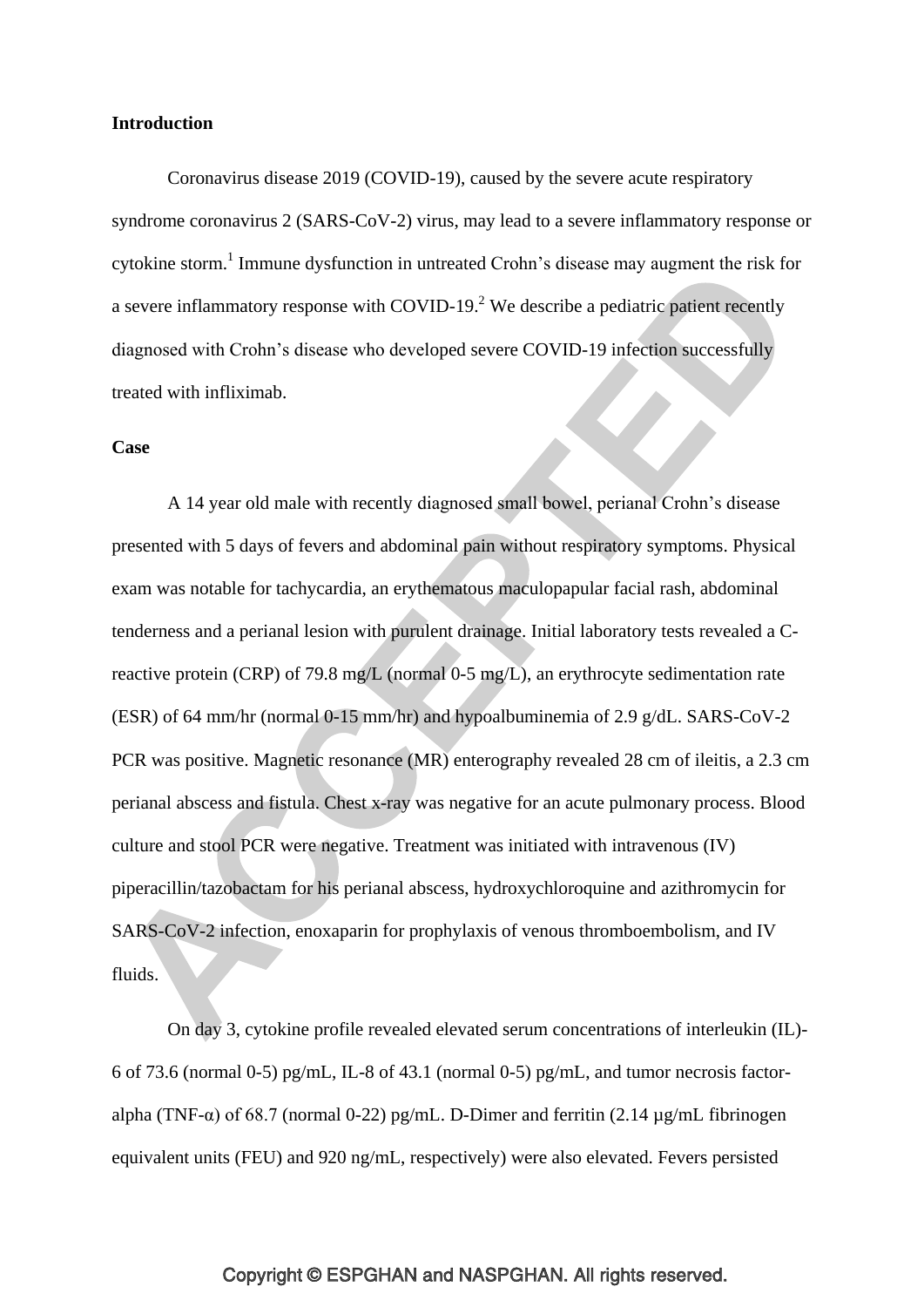despite a 3 and 5 day course of azithromycin and hydroxychloroquine, respectively. Drainage of the perianal abscess occurred on day 6.

Elevated liver enzymes developed on day 7, with an aspartate aminotransferase (AST) of 145 U/L, alanine aminotransferase (ALT) of 98 U/L, gamma-glutamyl transferase of 282 U/L, alkaline phosphatase of 199 U/L, and normal total bilirubin. Fevers persisted (temperature maximum 39.3°C) with tachycardia and fluid refractory hypotension. The rash also became purpuric, with areas of confluence progressing initially from the face to the trunk, upper and lower extremities including the palmar and plantar surfaces of the hands and feet. Antibiotics were switched to IV ciprofloxacin and metronidazole without improvement. Computed Tomography (CT) scan of the chest, abdomen, and pelvis did not show any progression of perianal or ileal disease, nor pulmonary infiltrates consistent with COVID-19, but did reveal new findings of mediastinal lymphadenopathy and hepatosplenomegaly.

Infectious disease, rheumatology, dermatology, cardiology and hematology were consulted on day 7. Differential diagnosis at the time included a drug hypersensitivity reaction, immune-mediated vasculitis, viral infection, atypical Kawasaki disease and MIS-C. Repeat concentrations of IL-6, IL-8, and TNF- $\alpha$  were rising (Table 1). Multidisciplinary discussion of potential therapeutic options included remdesivir, an antiviral therapy, and tocilizumab, an IL-6 inhibitor, for the treatment of COVID-19, IV immune globulin for the treatment of an immune-mediated vasculitis, and infliximab, an anti-TNF-α therapy. Infliximab would address the management of Crohn's disease and potentially, the cytokine storm attributable to MIS-C associated with COVID-19. Given the possible dual role and rapid clinical deterioration, he received 10 milligrams/kilogram (mg/kg) of infliximab on day 8 without additional studies such as an echocardiogram or skin biopsy. Within hours, fever, tachycardia and hypotension resolved.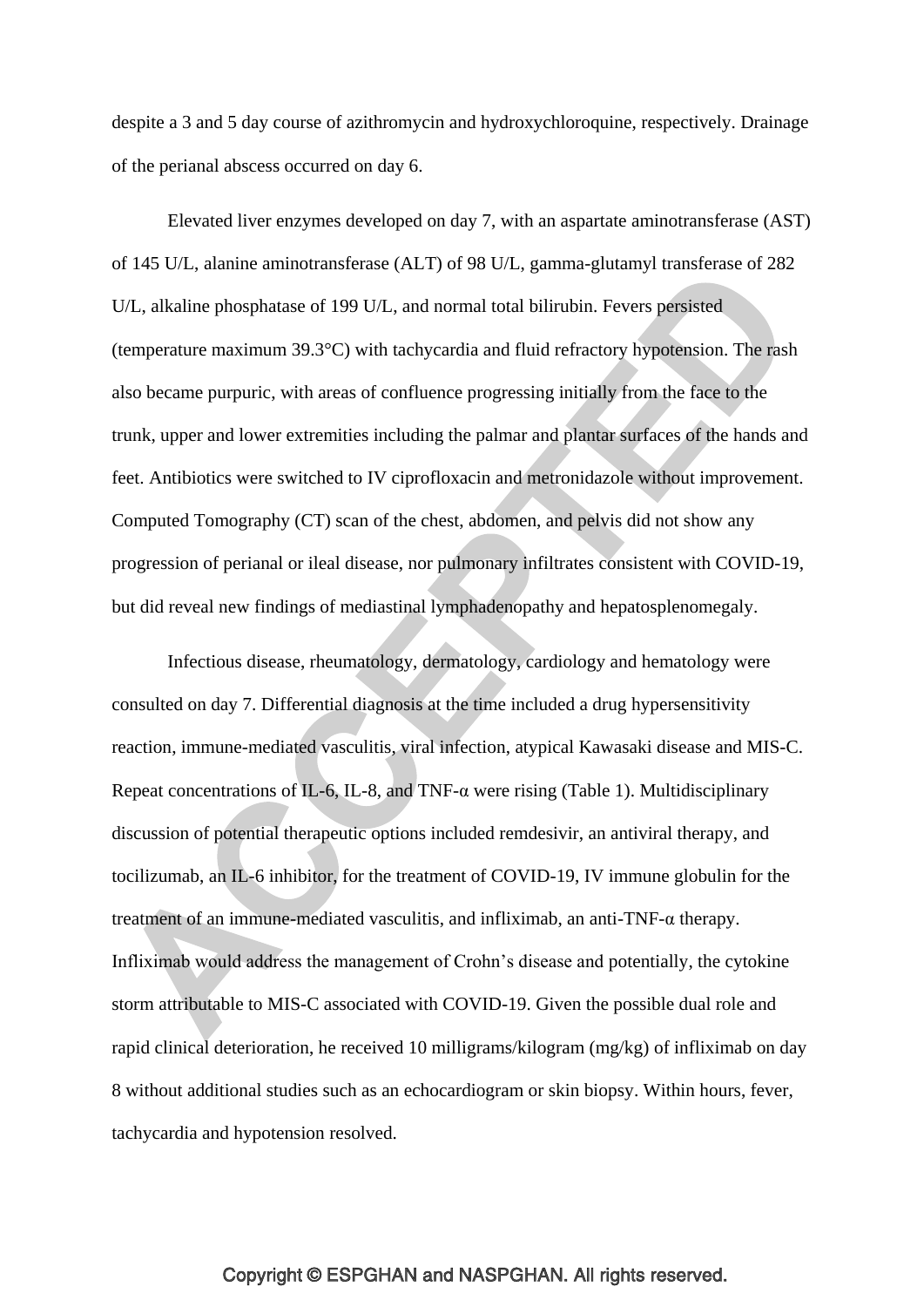Cytokines improved with normalization of TNF-α, a decrease in IL-6, and IL-8. The progression of the rash was halted after infliximab treatment on hospitalization day 8 and significantly improved by discharge (Figure 1). CRP normalized. He was given a second infusion of infliximab10 mg/kg prior to discharge, 5 days after the initial dose due to a high inflammatory burden and presence of active perianal disease. Prometheus infliximab concentration prior to the second infusion was > 34 ug/mL without antibodies. Follow up two weeks after discharge revealed complete resolution of clinical symptoms and normalization of all labs previously elevated.

### **Discussion**

This is the first reported case of a patient with recently diagnosed Crohn's disease with suspected MIS-C temporally related to COVID-19 treated with infliximab to co-manage both entities. Despite surgical management of his active perianal disease and antibiotic therapy, the patient continued to worsen clinically. His clinical deterioration was unclear, as both IBD and MIS-C temporally related to COVID-19 could be implicated, with all other infectious studies negative.

Pro-inflammatory cytokines, TNF-α, IL-1β, and IL-6 are overproduced in IBD patients.<sup>3</sup> Elevated levels of TNF- $\alpha$ , mean of 62.3 pg/ml, have been described in the intestinal mucosa of IBD patients.<sup>4</sup> Serum concentration of TNF- $\alpha$  and IL-6 (median 10.5 pg/ml and 41.5 pg/ml respectively) are also associated with severe COVID-19 illness.<sup>5</sup> At the peak of our patient's illness, serum concentrations of TNF- $\alpha$  (97.8 pg/ml) and IL-6 (73.4 pg/ml) were higher than is reported in either IBD or severe COVID-19. Inflammatory disease overlap possibly contributed to cytokine storm and MIS-C. Cytokine storm has been found to be a major cause of morbidity in patients with severe COVID-19 infection.<sup>1,5</sup>

Treatment targeting these pro-inflammatory cytokines, such as IL-6 inhibition with tocilizumab, have shown evidence of clinical benefit in subsets of severe COVID-19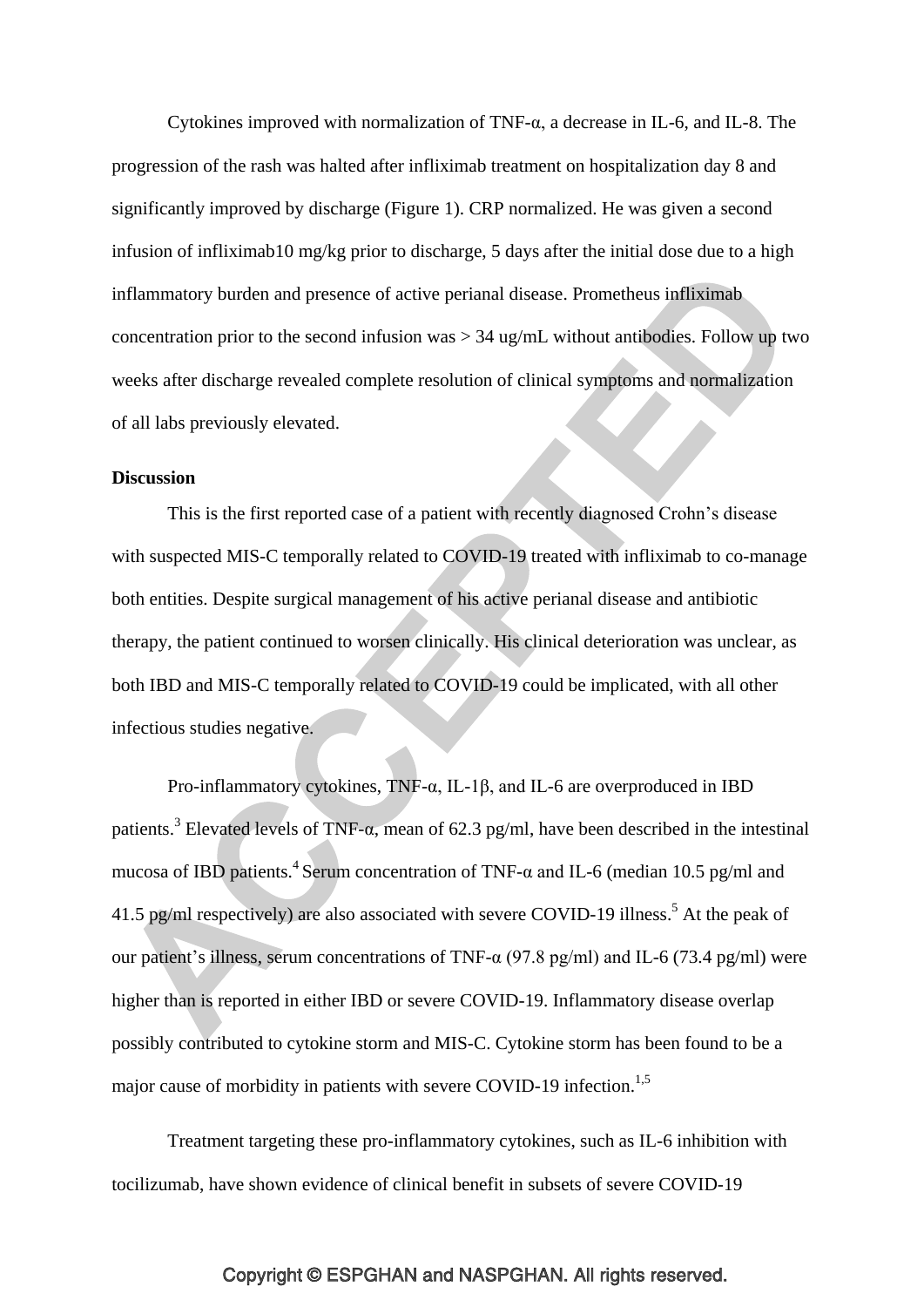patients.<sup>6</sup> TNF- $\alpha$  is also implicated in severe COVID-19 cases. Blockade of TNF- $\alpha$  is effective in the treatment of auto-inflammatory conditions in which several cytokines are elevated, suggesting anti-TNF- $\alpha$  therapy alone may inhibit a cytokine cascade.<sup>7</sup> Currently, therapy targeting TNF-a has not been associated with negative outcomes in IBD patients with COVID-19.<sup>8</sup> This case supports a role for blockade of TNF- $\alpha$  in the treatment of COVID-19 inflammatory cascade. Whether this is specific for immune dysfunction in the setting of IBD or the non-IBD COVID-19 patient requires further investigation.

Overall, increased TNF-α levels are seen in cytokine storm due to COVID-19 and in active IBD. Treatment with infliximab is known to be effective for the treatment of children with Crohn's disease, and as evidenced by this case, was effectual in halting a systemic inflammatory response in our patient with COVID-19. The role of anti-TNF agents in patients with MIS-C temporally related to COVID-19 requires further investigation.

### **References**

- 1. Ye Q, Wang B, Mao J. The pathogenesis and treatment of the 'Cytokine Storm' in COVID-19. *J infection*. 2020;17:20.
- 2. Rubin DT, Abreu MT, Rai V, Siegel CA. International Organization for the Study of Inflammatory Bowel Disease. Management of Patients with Crohn's Disease and Ulcerative Colitis During the COVID-19 Pandemic: Results of an International Meeting. *Gastroenterology*. 2020 Apr 6; Pii: S0016-5085(20)20465-0. doi. 10.1053/j.gastro.2020.04.002
- 3. Singh UP, Singh NP, Murphy EA, Price RL, et al. Chemokine and cytokine levels in inflammatory bowel disease patients. *Cytokine*. 2016;77:44-9.
- 4. Reimund JM, Wittersheim C, Dumont S, Muller CD, et al. Increased production of tumour necrosis factor-alpha interleukin 1-beta, and interleukin 6 by morphologically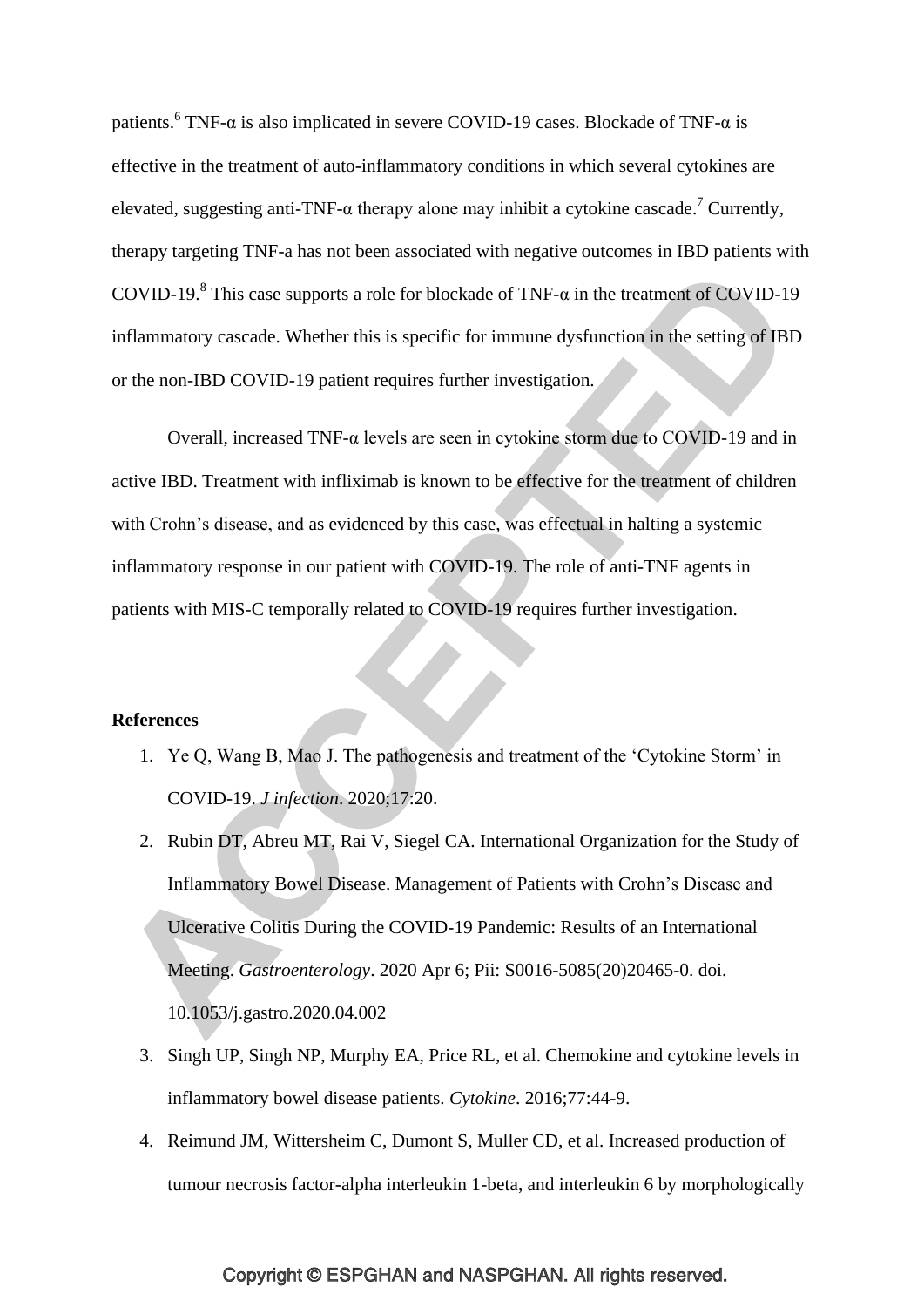normal intestinal biopsies from patients with Crohn's disease. *Gut.* 1996;39(5):684- 689.

- 5. Chen G, Wu D, Guo W, Cao Y, et al. Clinical and immunological features of severe and moderate coronavirus disease 2019. *Journal of Clinical Investigation*. 2020;130(5):2620-2629.
- 6. Michot JM, Albiges L, Chaput N, Saada V, et al. Tocilizumab, an anti-IL6 receptor antibody, to treat COVID-19 related respiratory failure: a case report. *Annals of Oncology*. 2020 Apr 2; https://doi.org/10.1016/j.annonc.2020.03.300
- 7. Feldmann M, Maini RN, Woody JN, Holgate ST, et al. Trials of anti-tumour necrosis factor therapy for COVID-19 are urgently needed. *Lancet*. 2020;395(10234)1407- 1409.
- 8. Brenner EJ, Ungaro RC, Gearry RB, et al. Corticosteroids, but not TNF Antagonists, are Associated with Adverse COVID-19 Outcomes in Patients With Inflammatory Bowel Diseases: Results from an International Registry [published online ahead of print, 2020 May 18]. *Gastroenterology*. 2020;10.1053/j.gastro.2020.05.032. doi:10.1053/j.gastro.2020.05.032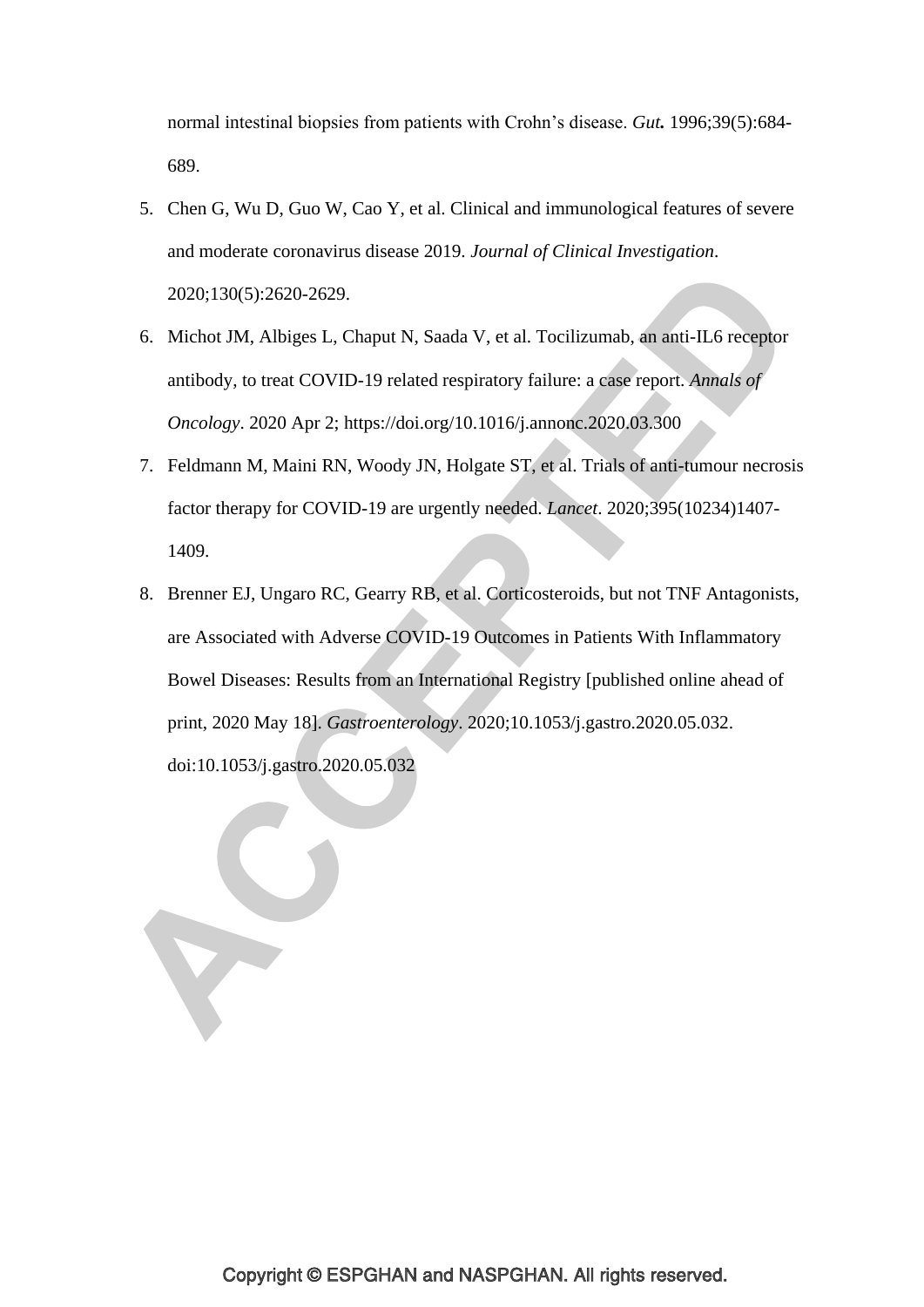**Figure 1.** Purpuric rash on the dorsum of the hand and antecubital-fossa before and after treatment with infliximab on hospitalization day 8. Figure 1A and 1B represent the rash on the dorsum of the hand and antecubital fossa prior to infliximab treatment on hospitalization day 8. Figure 1C and 1D demonstrate the improvement in his rash on day 13 prior to discharge.